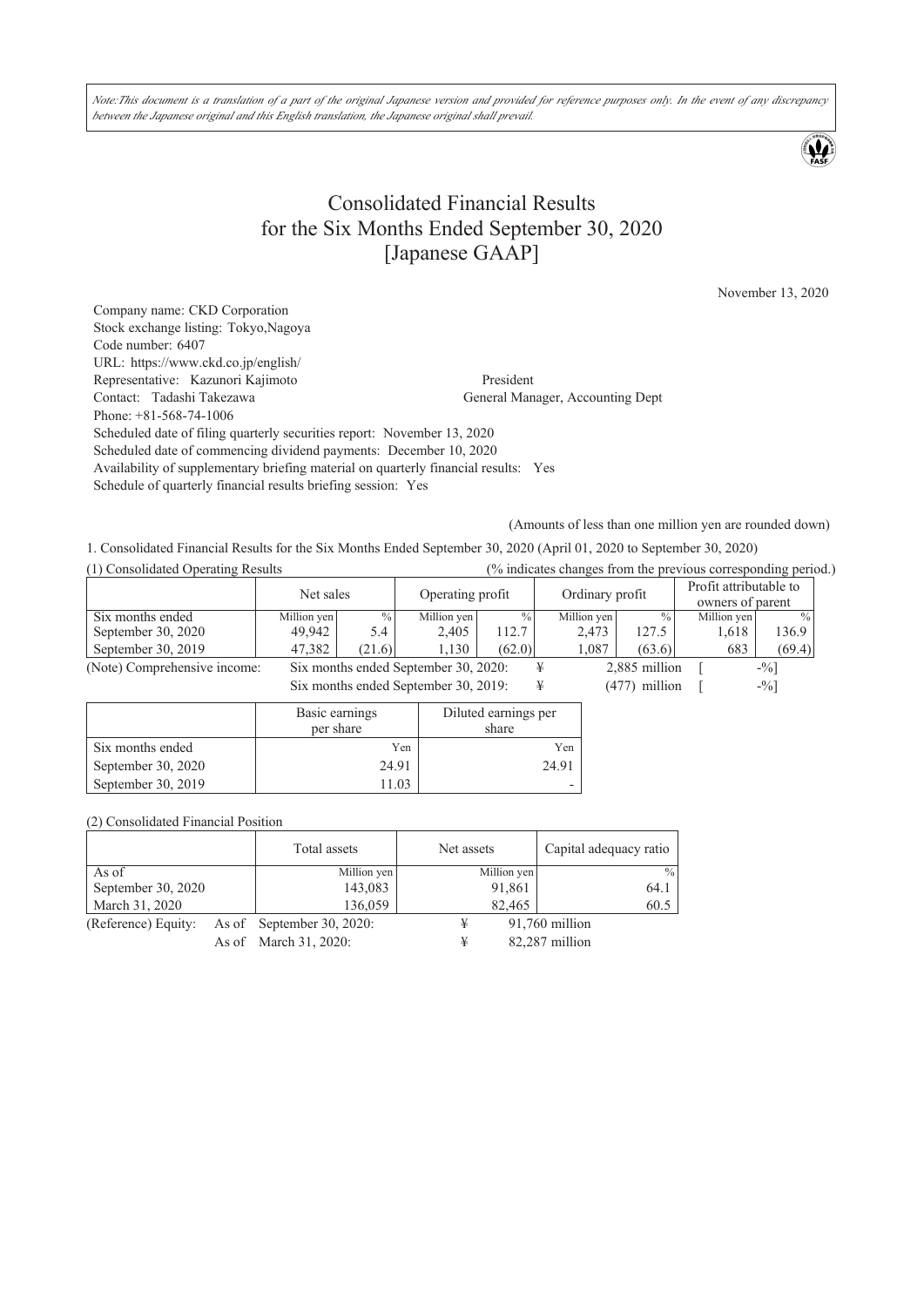## 2. Dividends

|                                   | Annual dividends         |       |     |       |       |  |
|-----------------------------------|--------------------------|-------|-----|-------|-------|--|
|                                   | 1st<br>quarter-end       | Total |     |       |       |  |
|                                   | Yen                      | Yen   | Yen | Yen   | Yen   |  |
| Fiscal year ended March 31, 2020  | $\overline{\phantom{0}}$ | 5.00  | -   | 13.00 | 18.00 |  |
| Fiscal year ending March 31, 2021 | $\overline{\phantom{0}}$ | 8.00  |     |       |       |  |
| Fiscal year ending March 31, 2021 |                          |       | -   | 9.00  | 17.00 |  |
| (Forecast)                        |                          |       |     |       |       |  |

(Note) Revision to the forecast for dividends announced most recently: Yes

3. Consolidated Financial Results Forecast for the Fiscal Year Ending March 31, 2021(April 01, 2020 to March 31, 2021)

(% indicates changes from the previous corresponding period.)

|           | Net sales   |               | Operating profit |               | Ordinary profit |               | owners of parent |               | Profit attributable to   Basic earnings  <br>per share |
|-----------|-------------|---------------|------------------|---------------|-----------------|---------------|------------------|---------------|--------------------------------------------------------|
|           | Million yen | $\frac{0}{0}$ | Million ven      | $\frac{0}{0}$ | Million ven     | $\frac{0}{0}$ | Million ven      | $\frac{0}{0}$ | Yen <sub>1</sub>                                       |
| Full year | 100.000     | (0.7)         | 4.900            | (6.3)         | 4.960           | $\sqrt{2}$    | 3,440            | (6.8)         | 52.34                                                  |

(Note) Revision to the financial results forecast announced most recently: Yes

\* Notes:

(1) Changes in significant subsidiaries during the six months ended September 30, 2020 (changes in specified subsidiaries resulting in changes in scope of consolidation): No

(2) Accounting policies adopted specially for the preparation of quarterly consolidated financial statements: No

(3) Changes in accounting policies, changes in accounting estimates and retrospective restatement

1) Changes in accounting policies due to the revision of accounting standards: No

2) Changes in accounting policies other than 1) above: No

3) Changes in accounting estimates: No

4) Retrospective restatement: No

(4) Total number of issued shares (common shares)

1) Total number of issued shares at the end of the period (including treasury shares): September 30, 2020: 67,909,449 shares March 31, 2020: 67,909,449 shares

| 2) Total number of treasury shares at the end of the period: |                  |
|--------------------------------------------------------------|------------------|
| September 30, 2020:                                          | 1,305,062 shares |
| March 31, 2020:                                              | 5,630,407 shares |

| 3) Average number of shares during the period: |                   |
|------------------------------------------------|-------------------|
| Six months ended September 30, 2020:           | 64,965,820 shares |
| Six months ended September 30, 2019:           | 61,925,148 shares |

\*This quarterly flash report is exempt from the quarterly review procedures by certified public accountants or accounting auditors.

\*Notes on the appropriate use of business forecasts and other special instructions The performance forecasts and other forward-looking statements presented in this report are based on information currently available and certain assumptions deemed to be reasonable. Actual performance, etc. may differ substantially due to various factors.

For the special instructions regarding the appropriate use of business forecasts, refer to "1. Quarterly business results (3) Consolidated financial forecasts and outlook" on page 3 of the attached materials.

CKD Corporation is planning to hold a briefing session for institutional investors and analysts on the conference call on November 13, 2020.

Any explanatory materials used in this session will be posted on the Company's website immediately afterward.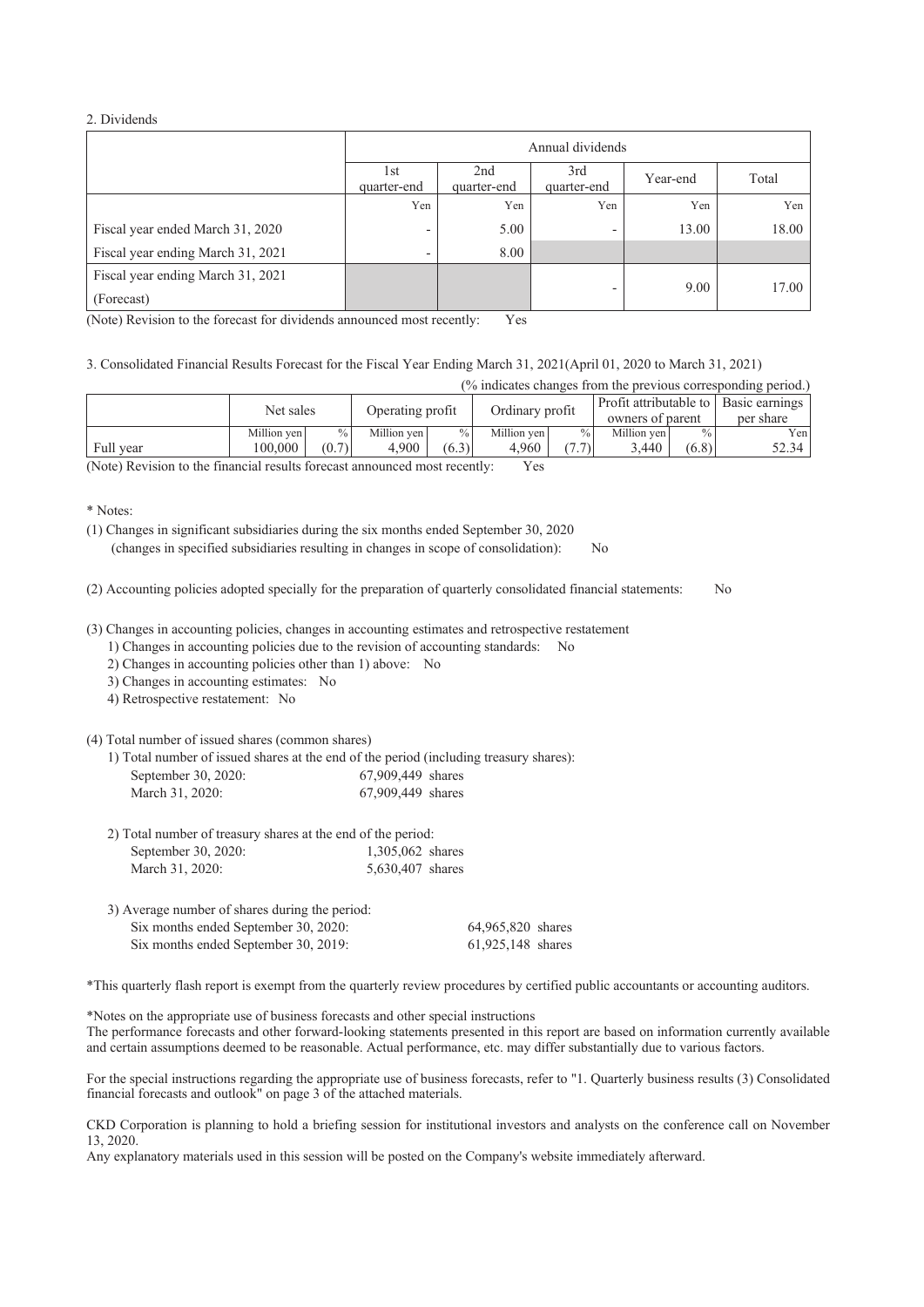# Table of Contents of Supplementary Materials

|                                                                                     | 2              |
|-------------------------------------------------------------------------------------|----------------|
|                                                                                     | $\overline{2}$ |
|                                                                                     | 2              |
|                                                                                     | 3              |
|                                                                                     |                |
|                                                                                     | $\overline{4}$ |
|                                                                                     | - 6            |
|                                                                                     | - 6            |
| Quarterly Consolidated Statements of Comprehensive Income (For the six months)      | $\tau$         |
|                                                                                     |                |
|                                                                                     | 9              |
|                                                                                     | 9              |
| Notes regarding any major change in the amount of consolidated shareholders' equity | 9              |
|                                                                                     | 9              |
|                                                                                     |                |
|                                                                                     |                |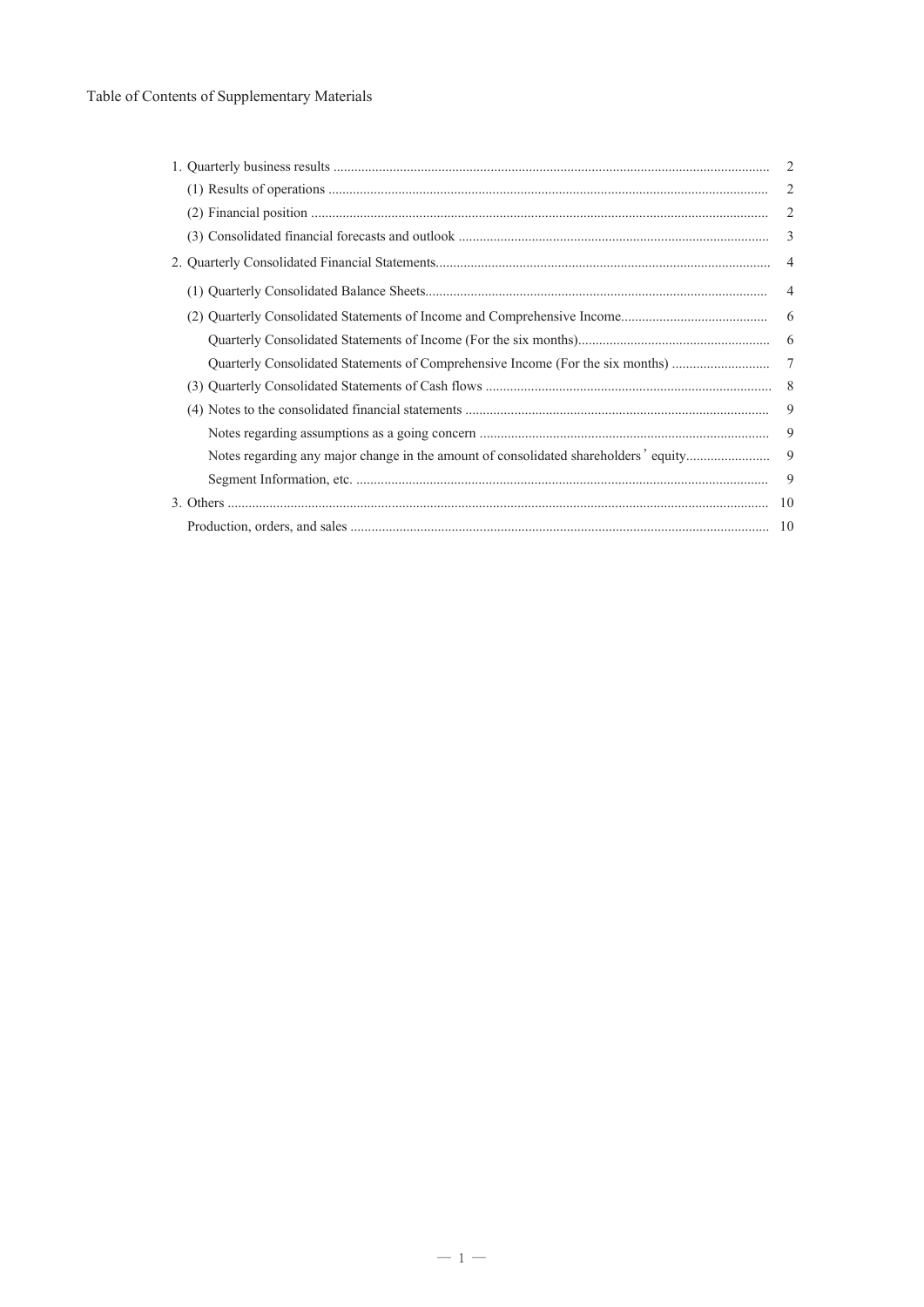## 1. Quartely business results

## (1) Results of operations

During the second quarter of the current fiscal year, the Japanese economy experienced an uptick in exports and production activity, and there were signs that the economy had bottomed out despite the effect of the prolonged COVID-19 pandemic in addition to the impact of the U.S. – China trade issue. There was a trend of postponement or cancellation of capital expenditure due to deterioration in corporate earnings and the uncertain outlook. In this environment, in the electronics industry, investments were made against a background of expansion in applications of telecommunications technologies such as those for 5G and IoT and the economic remained robust.

Overseas, in the U.S., the employment environment continued to improve, and manufacturing industry maintained its recovery trend. In addition, in China, where economic activity has resumed, production activity in manufacturing industry has proceeded to normalize overall, and there was active capital expenditure, including an expansion in demand related to 5G. Meanwhile, in Southeast Asia, although measures were taken to prevent the spread of COVID-19 infections and economic activity resumed in stages, the pace of the recovery was moderate.

Under such circumstances, in results for the second quarter of the consolidated fiscal year, the CKD Group recorded 49,942 million yen in net sales, up 5.4% year on year, 2,405 million yen in operating profit, up 112.7% year on year, 2,473 million yen in ordinary profit, up 127.5% year on year, and 1,618 million yen in profit attributable to owners of parent, up 136.9% year on year.

### Results of operations by segment

#### a. Automatic Machineries

In the industrial machinery business, although sales of 3D solder print inspection equipment declined, sales of lithium ion battery manufacturing systems increased. Sales of automatic packaging systems also increased.

As a result, sales amounted to 7,633 million yen, up 15.2% year on year, and segment profit was 856 million yen, down 19.1 % year on year, mainly due to changes in the sales mix and an increase in development expenses related to new equipment for the Chinese market.

#### b. Components

In the Japanese market, teleworking-related demand overlapped with the spread of 5G, and sales for semiconductor manufacturing equipment increased due to growth in capital expenditure. Meanwhile, there was a large decrease in sales for both automobile manufacturing equipment and machine tools.

Overseas, sales increased in China, where production activity in manufacturing industry has normalized overall, and in South Korea and Taiwan, where semiconductor capital expenditure remained robust. On the other hand, sales decreased in Southeast Asia due to the spread of COVID-19.

As a result, sales amounted to 42,309 million yen, up 3.8% year on year, and segment profit was 3,603 million yen, up 72.9% year on year, due to the effect of productivity improvements and cost reductions.

### (2) Financial position

### a. Assets, liabilities, and net assets

Total assets at the end of the second quarter on the consolidated basis were 143,083 million yen, up 7,024 million yen from the end of the previous consolidated fiscal year. The main factors included increases in cash and deposits and investment securities despite decreases in trade receivables and property, plant and equipment.

Liabilities were 51,222 million yen, down 2,371 million yen from the end of the previous consolidated fiscal year. This was mainly due to decreases in trade payables, accrued bonuses and accrued consumption taxes, despite increases in loan payable and provision for bonuses.

Net assets were 91,861 million yen, up 9,396 million yen from the end of the previous consolidated fiscal year.

Capital adequacy ratio was 64.1%, up a 3.7 point from the previous consolidated fiscal year.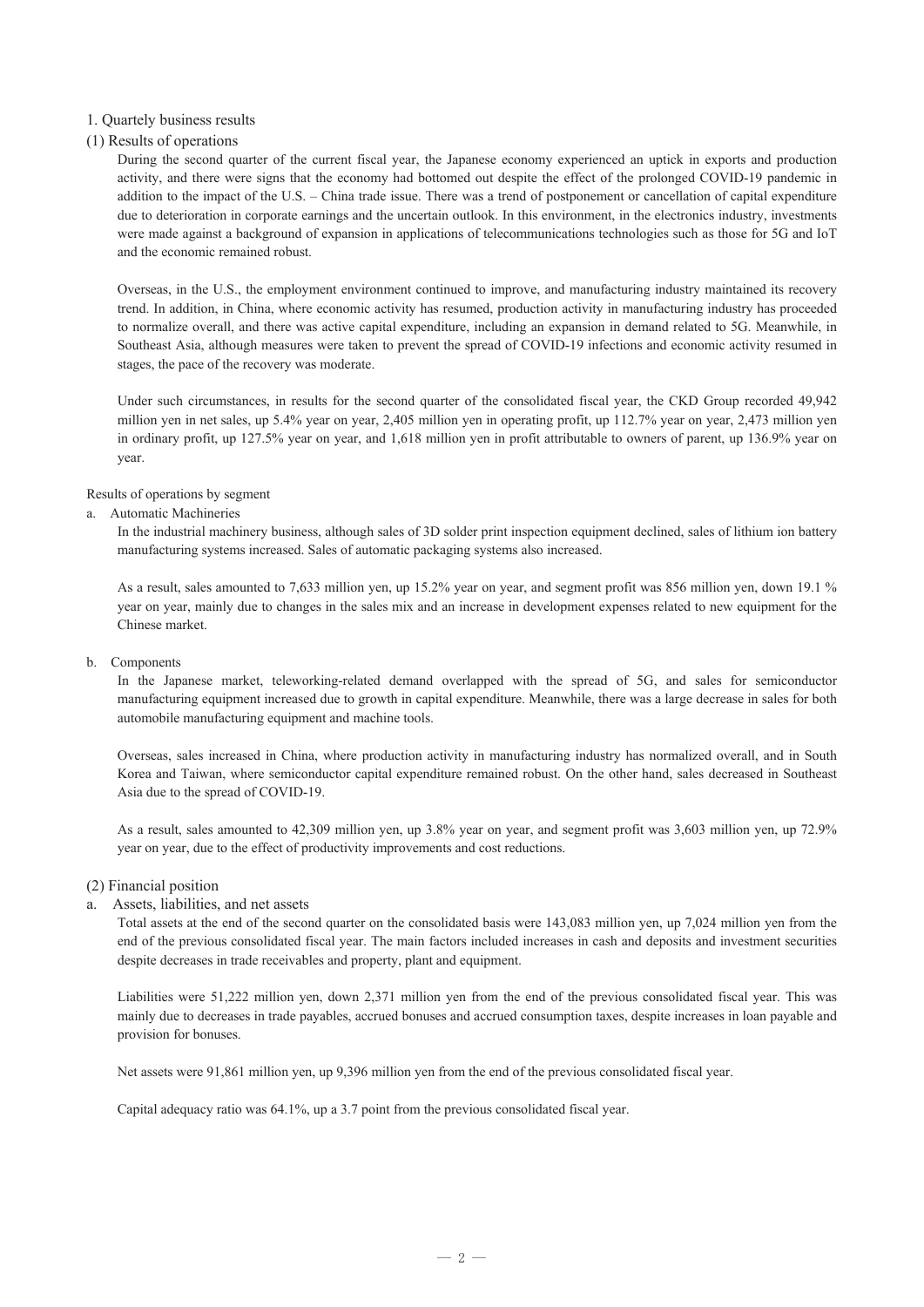## b. Cash flows

Cash and cash equivalents (hereinafter, cash) at the end of the second quarter were 28,812 million yen, up 10,402 million yen from the end of the previous consolidated fiscal year.

Changes in cash flows by categories through the second quarter were as follows.

### Cash flows from operating activities

Through the second quarter of the fiscal year under review, net cash provided by operating activities was 5,160 million yen (down 32.6% year on year).

Factors contributing positively to cash flows from operating activities were profit before income taxes of 2,437 million yen, depreciation of 2,684 million yen, an increase in provision for bonuses of 2,049 million yen and a decrease in trade receivables of 3,598 million yen. These cash flows were offset by a decrease in accounts payable- bonuses of 2,025 million yen, a decrease in trade payables of 1,445 million yen and income taxes paid of 1,105 million yen.

#### Cash flows from investing activities

Through the second quarter of the fiscal year under review, net cash used in investing activities was 1,492 million yen (down 45.6% year on year).

The main factor accounting for the cash flows was purchase of property, plant and equipment of 1,521 million yen.

Cash flows from financing activities

Through the second quarter of the fiscal year under review, net cash provided by financing activities was 6,746 million yen (compared with 1,966 million yen used in the same period of the previous year).

Factors contributing positively to cash flows from financing activities were net increase in short-term borrowings of 2,290 million yen and exercise of share acquisition rights of 7,309 million yen. These cash flows were offset by repayments of long-term borrowings of 1,790 million yen and dividends paid of 808 million yen.

#### (3) Consolidated financial forecasts and outlook

As for the full-year consolidated financial forecasts for the fiscal year ending March 31, 2021, the Company will revise upward from the most recent forecasts as the demand environment in components segment has been recovering gradually.

However, these forecasts assume gradual improvement in the current status of COVID-19 infections and could change significantly depending on such factors as the extent of the spread of COVID-19 going forward and the timing of containment. The Company will provide notification of impacts on performances promptly in case that important matters should be disclosed arise.

The exchange rate is estimated at ¥105 to one U.S. dollar.

| The full fiscal year (April 1, 2020 to March $31, 2021$ ) |           |         |  |  |  |
|-----------------------------------------------------------|-----------|---------|--|--|--|
|                                                           | Net sales | Operati |  |  |  |

|                                                                                                  | Net sales             | Operating profit     | Ordinary profit      | Profit attributable to<br>owners of parent |
|--------------------------------------------------------------------------------------------------|-----------------------|----------------------|----------------------|--------------------------------------------|
| Previous forecast (A)                                                                            | Million yen<br>96,500 | Million yen<br>3,210 | Million yen<br>3,270 | Million yen<br>2,270                       |
| Revised forecast (B)                                                                             | 100,000               | 4,900                | 4,960                | 3,440                                      |
| Change $(B - A)$                                                                                 | 3,500                 | 1,690                | 1,690                | 1,170                                      |
| Percentage change                                                                                | 3.6                   | 52.6                 | 51.7                 | 51.5                                       |
| For reference: Previous<br>performance<br>(Though the full fiscal year)<br>ended March 31, 2020) | 100,717               | 5,230                | 5,374                | 3,689                                      |

These projections are based on information available as of this release. The actual results may differ due to various factors.

These revised forecasts are mentioned in "Notice of Difference between Financial Forecasts and Actual Results for the Second Quarter of the Consolidated Fiscal Year and Revisions in Consolidated Financial Forecasts for the Full Fiscal Year,Dividend from Retained Earnings (Interim Dividend) and Revisions in the Forecast of Dividend for the Full Fiscal Year", announced on November 13, 2020.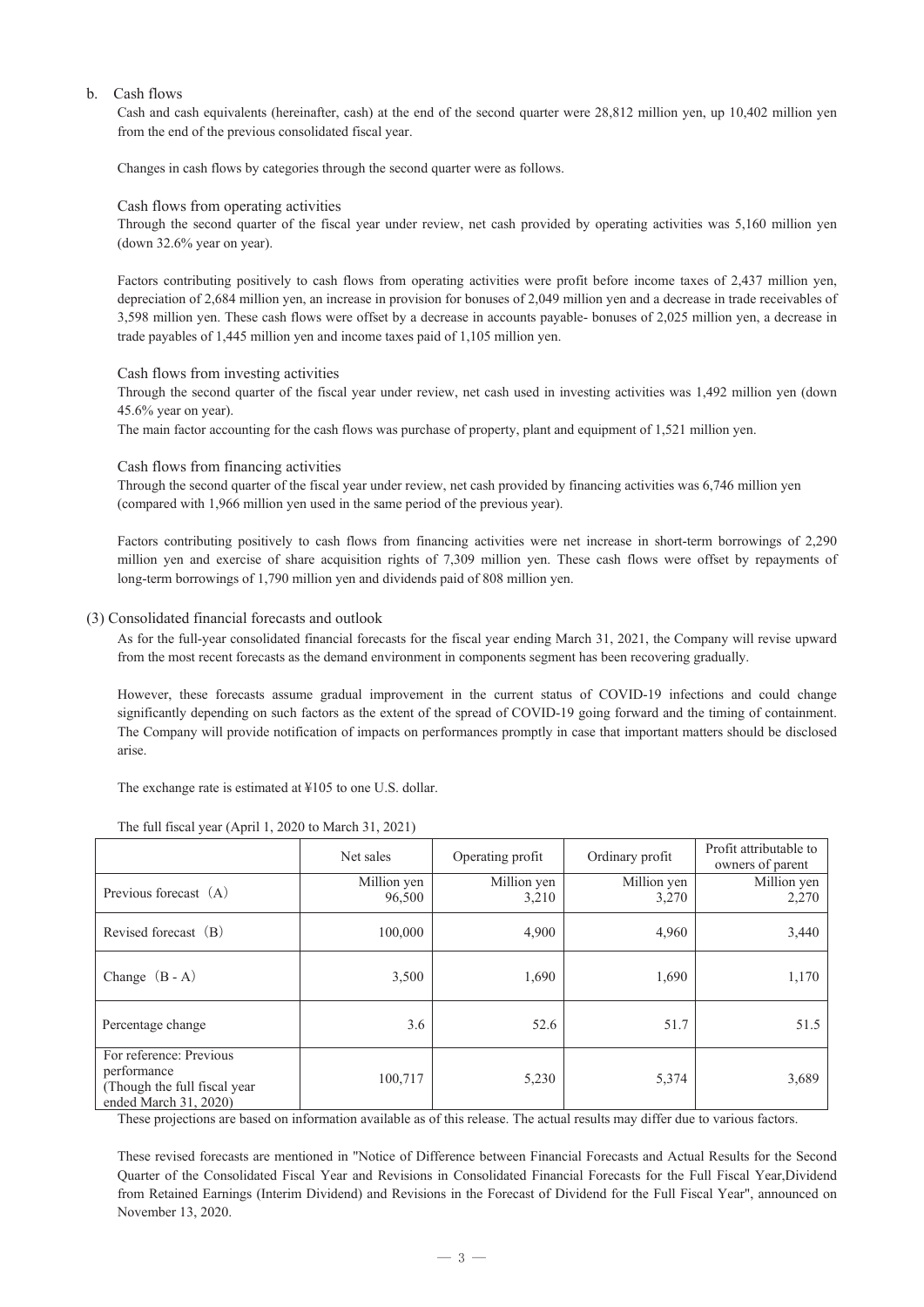# 2. Quarterly Consolidated Financial Statements

(1) Quarterly Consolidated Balance Sheets

|                                                        |                     | (Million yen)           |
|--------------------------------------------------------|---------------------|-------------------------|
|                                                        | As of March 31,2020 | As of September 30,2020 |
| Assets                                                 |                     |                         |
| Current assets                                         |                     |                         |
| Cash and deposits                                      | 18,987              | 29,242                  |
| Notes and accounts receivable - trade                  | 24,777              | 21,159                  |
| Electronically recorded monetary claims -<br>operating | 4,031               | 4,195                   |
| Trade accounts receivable                              | 215                 | 178                     |
| Merchandise and finished goods                         | 9,652               | 10,496                  |
| Work in process                                        | 5,132               | 3,978                   |
| Raw materials and supplies                             | 21,190              | 21,872                  |
| Other                                                  | 1,456               | 1,145                   |
| Allowance for doubtful accounts                        | (22)                | (20)                    |
| Total current assets                                   | 85,420              | 92,249                  |
| Non-current assets                                     |                     |                         |
| Property, plant and equipment                          |                     |                         |
| Buildings and structures, net                          | 19,793              | 19,987                  |
| Other, net                                             | 20,439              | 19,781                  |
| Total property, plant and equipment                    | 40,232              | 39,768                  |
| Intangible assets                                      | 1,869               | 1,657                   |
| Investments and other assets                           | 8,537               | 9,407                   |
| Total non-current assets                               | 50,639              | 50,834                  |
| <b>Total assets</b>                                    | 136,059             | 143,083                 |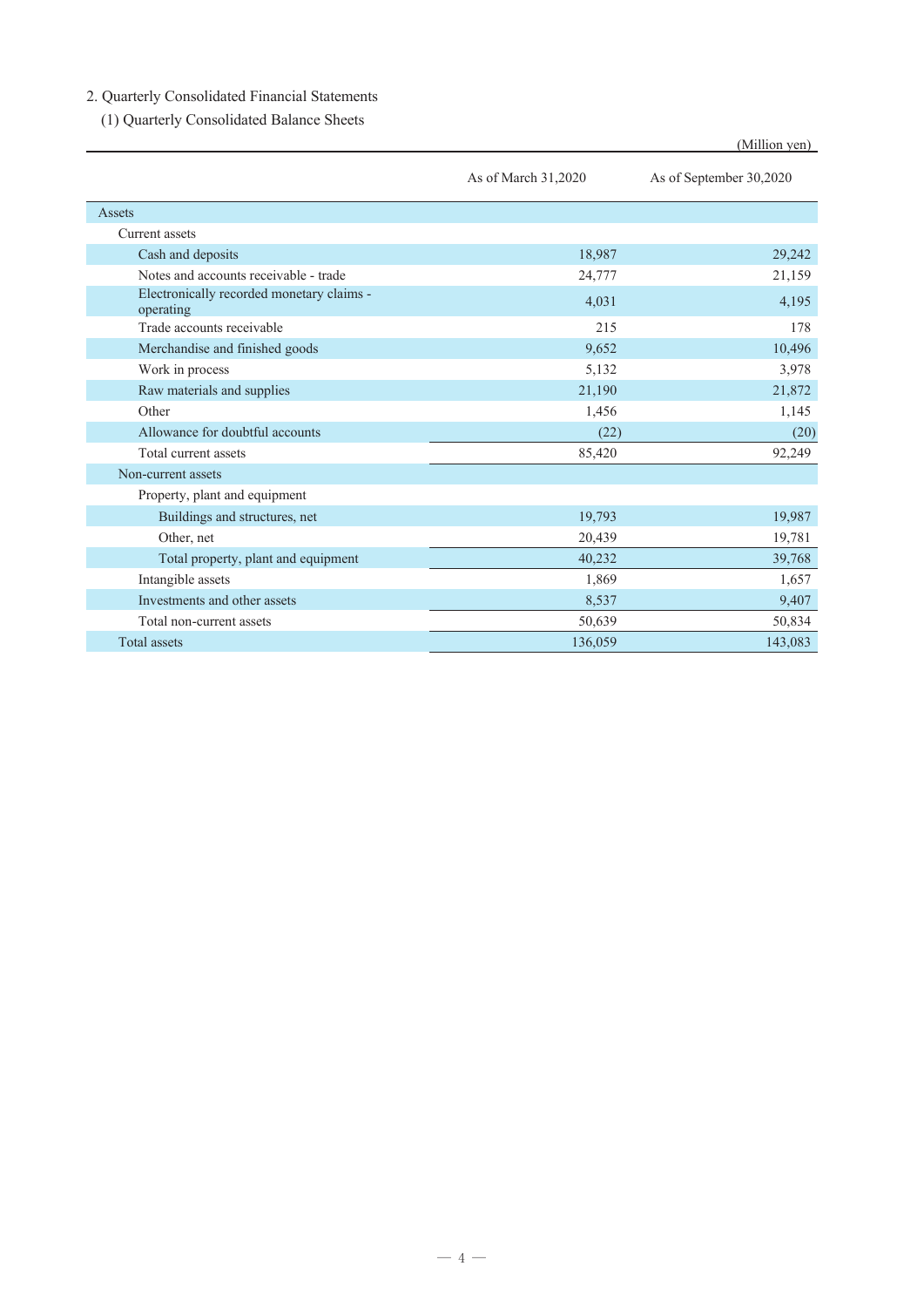|                                                          | As of March 31,2020 | As of September 30,2020 |
|----------------------------------------------------------|---------------------|-------------------------|
| Liabilities                                              |                     |                         |
| <b>Current liabilities</b>                               |                     |                         |
| Notes and accounts payable - trade                       | 12,994              | 11,566                  |
| Electronically recorded obligations - operating          | 2,369               | 2,420                   |
| Short-term borrowings                                    | 9,651               | 11,915                  |
| Current portion of bonds payable                         | 129                 | 31                      |
| Income taxes payable                                     | 1,199               | 839                     |
| Provision for bonuses                                    | 279                 | 2,331                   |
| Other provisions                                         | 469                 | 522                     |
| Other                                                    | 10,666              | 7,506                   |
| Total current liabilities                                | 37,760              | 37,133                  |
| Non-current liabilities                                  |                     |                         |
| Bonds payable                                            | 16                  |                         |
| Long-term borrowings                                     | 13,270              | 11,493                  |
| Other provisions                                         | 65                  | 18                      |
| Retirement benefit liability                             | 414                 | 418                     |
| Other                                                    | 2,067               | 2,157                   |
| Total non-current liabilities                            | 15,833              | 14,088                  |
| <b>Total liabilities</b>                                 | 53,594              | 51,222                  |
| Net assets                                               |                     |                         |
| Shareholders' equity                                     |                     |                         |
| Share capital                                            | 11,016              | 11,016                  |
| Capital surplus                                          | 12,017              | 16,380                  |
| Retained earnings                                        | 61,992              | 62,799                  |
| Treasury shares                                          | (3,952)             | (916)                   |
| Total shareholders' equity                               | 81,074              | 89,279                  |
| Accumulated other comprehensive income                   |                     |                         |
| Valuation difference on available-for-sale<br>securities | 1,898               | 2,895                   |
| Foreign currency translation adjustment                  | 206                 | 382                     |
| Remeasurements of defined benefit plans                  | (891)               | (796)                   |
| Total accumulated other comprehensive income             | 1,213               | 2,481                   |
| Share acquisition rights                                 | 71                  |                         |
| Non-controlling interests                                | 105                 | 100                     |
| Total net assets                                         | 82,465              | 91,861                  |
| Total liabilities and net assets                         | 136,059             | 143,083                 |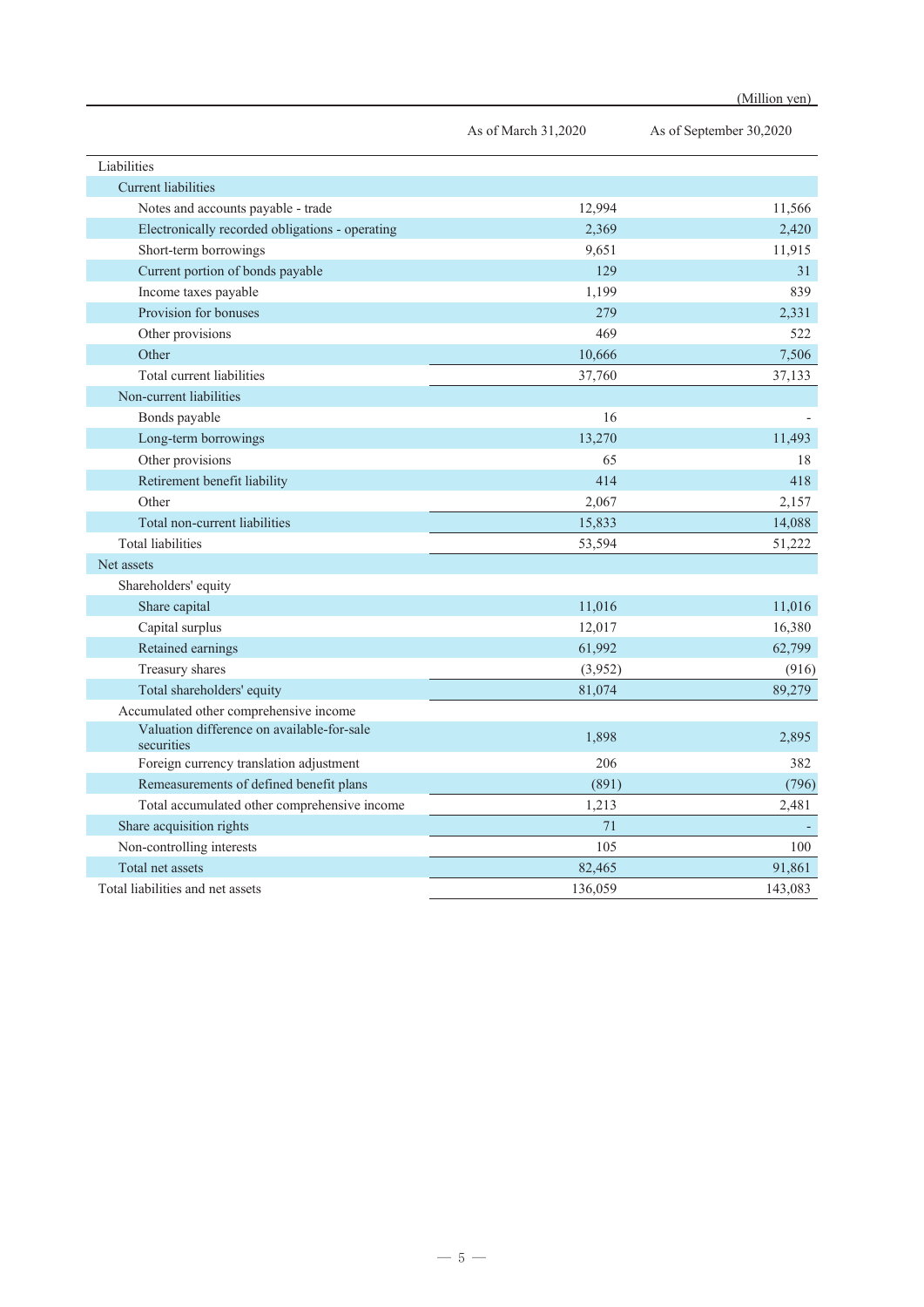# (2) Quarterly Consolidated Statements of Income and Comprehensive Income

Quarterly Consolidated Statements of Income (For the six months)

|                                                                  |                                               | (Million yen)                                 |
|------------------------------------------------------------------|-----------------------------------------------|-----------------------------------------------|
|                                                                  | For the six months<br>ended September 30,2019 | For the six months<br>ended September 30,2020 |
| Net sales                                                        | 47,382                                        | 49,942                                        |
| Cost of sales                                                    | 35,750                                        | 37,005                                        |
| Gross profit                                                     | 11,631                                        | 12,937                                        |
| Selling, general and administrative expenses                     | 10,500                                        | 10,531                                        |
| Operating profit                                                 | 1,130                                         | 2,405                                         |
| Non-operating income                                             |                                               |                                               |
| Interest income                                                  | 8                                             | 8                                             |
| Dividend income                                                  | 92                                            | 80                                            |
| Share of profit of entities accounted for using equity<br>method |                                               | 1                                             |
| Subsidy income                                                   | 28                                            | 135                                           |
| Other                                                            | 151                                           | 198                                           |
| Total non-operating income                                       | 280                                           | 424                                           |
| Non-operating expenses                                           |                                               |                                               |
| Interest expenses                                                | 110                                           | 103                                           |
| Sales discounts                                                  | 74                                            | 67                                            |
| Share of loss of entities accounted for using equity<br>method   | $\theta$                                      |                                               |
| Loss on valuation of derivatives                                 | 15                                            |                                               |
| Foreign exchange losses                                          | 40                                            | 78                                            |
| Other                                                            | 83                                            | 107                                           |
| Total non-operating expenses                                     | 324                                           | 356                                           |
| Ordinary profit                                                  | 1,087                                         | 2,473                                         |
| Extraordinary income                                             |                                               |                                               |
| Gain on sales of non-current assets                              | $\overline{2}$                                | $\mathbf{0}$                                  |
| Subsidy income                                                   | 32                                            | 25                                            |
| Reversal of provision for environmental measures                 | 10                                            |                                               |
| Total extraordinary income                                       | 45                                            | 26                                            |
| <b>Extraordinary losses</b>                                      |                                               |                                               |
| Loss on retirement of non-current assets                         | 33                                            | 20                                            |
| Loss on tax purpose reduction entry of non-current<br>assets     | 32                                            | 25                                            |
| Provision for environmental measures                             | $\overline{\phantom{a}}$                      | 15                                            |
| Total extraordinary losses                                       | 65                                            | 62                                            |
| Profit before income taxes                                       | 1,067                                         | 2,437                                         |
| Income taxes - current                                           | 309                                           | 740                                           |
| Income taxes - deferred                                          | 73                                            | 80                                            |
| Total income taxes                                               | 383                                           | 820                                           |
| Profit                                                           | 684                                           | 1,616                                         |
| Profit (loss) attributable to non-controlling interests          | $\mathbf{1}$                                  | (2)                                           |
| Profit attributable to owners of parent                          | 683                                           | 1,618                                         |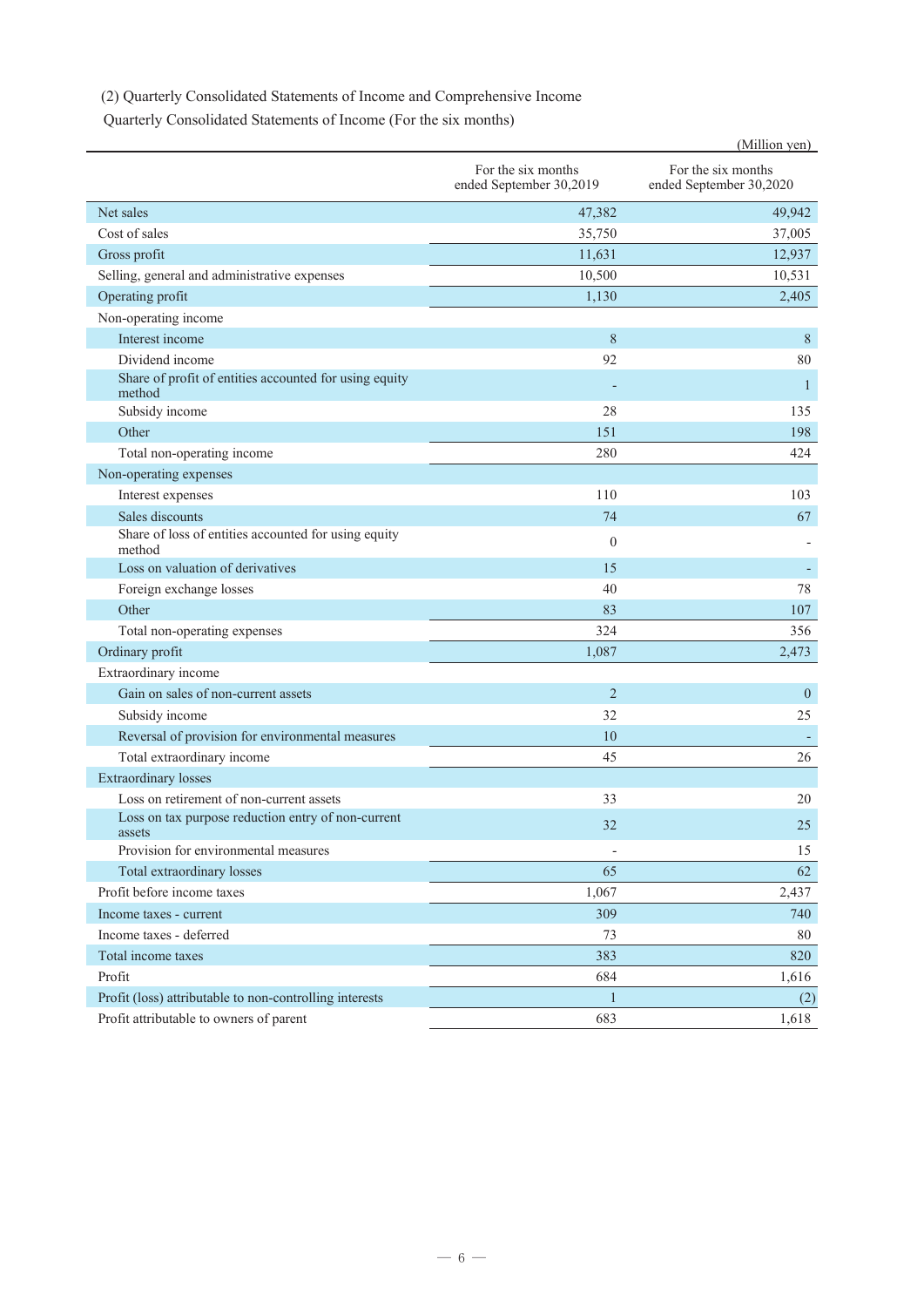# Quarterly Consolidated Statements of Comprehensive Income (For the six months)

|                                                                                      |                                               | (Million yen)                                 |
|--------------------------------------------------------------------------------------|-----------------------------------------------|-----------------------------------------------|
|                                                                                      | For the six months<br>ended September 30,2019 | For the six months<br>ended September 30,2020 |
| Profit                                                                               | 684                                           | 1,616                                         |
| Other comprehensive income                                                           |                                               |                                               |
| Valuation difference on available-for-sale securities                                | (127)                                         | 996                                           |
| Foreign currency translation adjustment                                              | (1,162)                                       | 177                                           |
| Remeasurements of defined benefit plans, net of tax                                  | 128                                           | 94                                            |
| Share of other comprehensive income of entities<br>accounted for using equity method | (0)                                           | $\theta$                                      |
| Total other comprehensive income                                                     | (1,162)                                       | 1,268                                         |
| Comprehensive income                                                                 | (477)                                         | 2,885                                         |
| Comprehensive income attributable to                                                 |                                               |                                               |
| Comprehensive income attributable to owners of<br>parent                             | (468)                                         | 2,885                                         |
| Comprehensive income attributable to non-controlling<br>interests                    | (9)                                           | (0)                                           |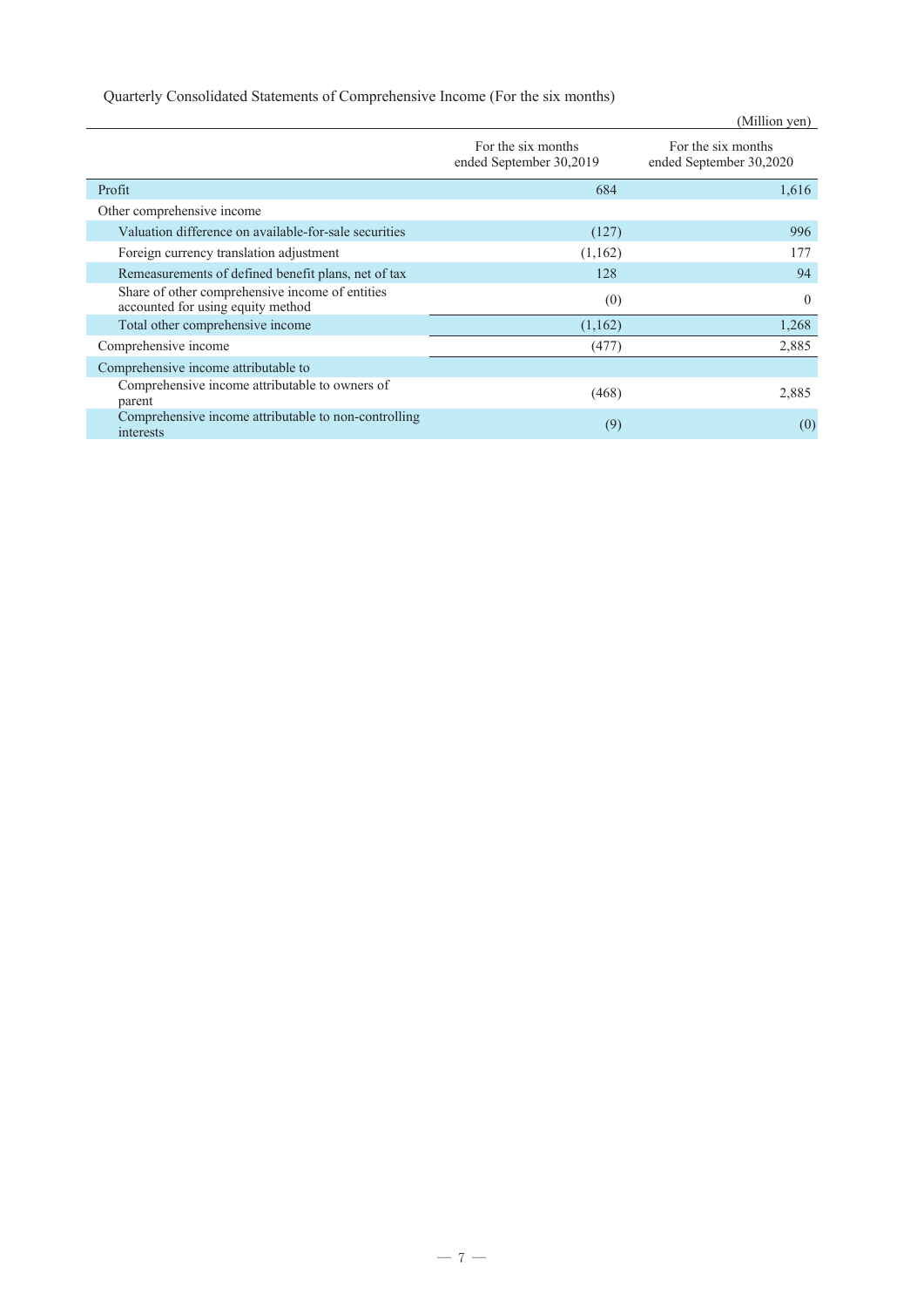# (3) Quarterly Consolidated Statements of Cash Flows

|                                                                                         |                                               | (Million yen)                                 |
|-----------------------------------------------------------------------------------------|-----------------------------------------------|-----------------------------------------------|
|                                                                                         | For the six months<br>ended September 30,2019 | For the six months<br>ended September 30,2020 |
| Cash flows from operating activities                                                    |                                               |                                               |
| Profit before income taxes                                                              | 1,067                                         | 2,437                                         |
| Depreciation                                                                            | 2,816                                         | 2,684                                         |
| Share of loss (profit) of entities accounted for using<br>equity method                 | $\theta$                                      | (1)                                           |
| Increase (decrease) in provision for bonuses                                            | 104                                           | 2,049                                         |
| Increase (decrease) in accounts payable - bonuses                                       | (40)                                          | (2,025)                                       |
| Decrease (increase) in retirement benefit asset                                         | 262                                           | 92                                            |
| Decrease (increase) in trade receivables                                                | 2,263                                         | 3,598                                         |
| Decrease (increase) in inventories                                                      | 1,758                                         | (297)                                         |
| Increase (decrease) in trade payables                                                   | (2,316)                                       | (1,445)                                       |
| Increase (decrease) in advances received                                                | 636                                           | 377                                           |
| Other, net                                                                              | 422                                           | (1,300)                                       |
| Subtotal                                                                                | 6,974                                         | 6,169                                         |
| Interest and dividends received                                                         | 102                                           | 90                                            |
| Interest paid                                                                           | (109)                                         | (102)                                         |
| Income taxes paid                                                                       | (443)                                         | (1,105)                                       |
| Income taxes refund                                                                     | 1,099                                         | 82                                            |
| Subsidies received                                                                      | 32                                            | 25                                            |
| Net cash provided by (used in) operating activities                                     | 7,656                                         | 5,160                                         |
| Cash flows from investing activities                                                    |                                               |                                               |
| Payments into time deposits                                                             | (157)                                         | (0)                                           |
| Proceeds from withdrawal of time deposits                                               |                                               | 152                                           |
| Purchase of property, plant and equipment                                               | (2,281)                                       | (1,521)                                       |
| Purchase of intangible assets                                                           | (332)                                         | (156)                                         |
| Other, net                                                                              | 26                                            | 32                                            |
| Net cash provided by (used in) investing activities                                     | (2,744)                                       | (1, 492)                                      |
| Cash flows from financing activities                                                    |                                               |                                               |
| Net increase (decrease) in short-term borrowings                                        | 231                                           | 2,290                                         |
| Proceeds from long-term borrowings                                                      | 272                                           |                                               |
| Repayments of long-term borrowings                                                      | (1,790)                                       | (1,790)                                       |
| Purchase of treasury shares                                                             | (0)                                           | (0)                                           |
| Dividends paid                                                                          | (495)                                         | (808)                                         |
| Repayments of lease obligations                                                         | (134)                                         | (135)                                         |
| Proceeds from issuance of shares resulting from<br>exercise of share acquisition rights |                                               | 7,309                                         |
| Other, net                                                                              | (49)                                          | (119)                                         |
| Net cash provided by (used in) financing activities                                     | (1,966)                                       | 6,746                                         |
| Effect of exchange rate change on cash and cash<br>equivalents                          | (249)                                         | (12)                                          |
| Net increase (decrease) in cash and cash equivalents                                    | 2,695                                         | 10,402                                        |
| Cash and cash equivalents at beginning of period                                        | 12,028                                        | 18,409                                        |
| Cash and cash equivalents at end of period                                              | 14,723                                        | 28,812                                        |
|                                                                                         |                                               |                                               |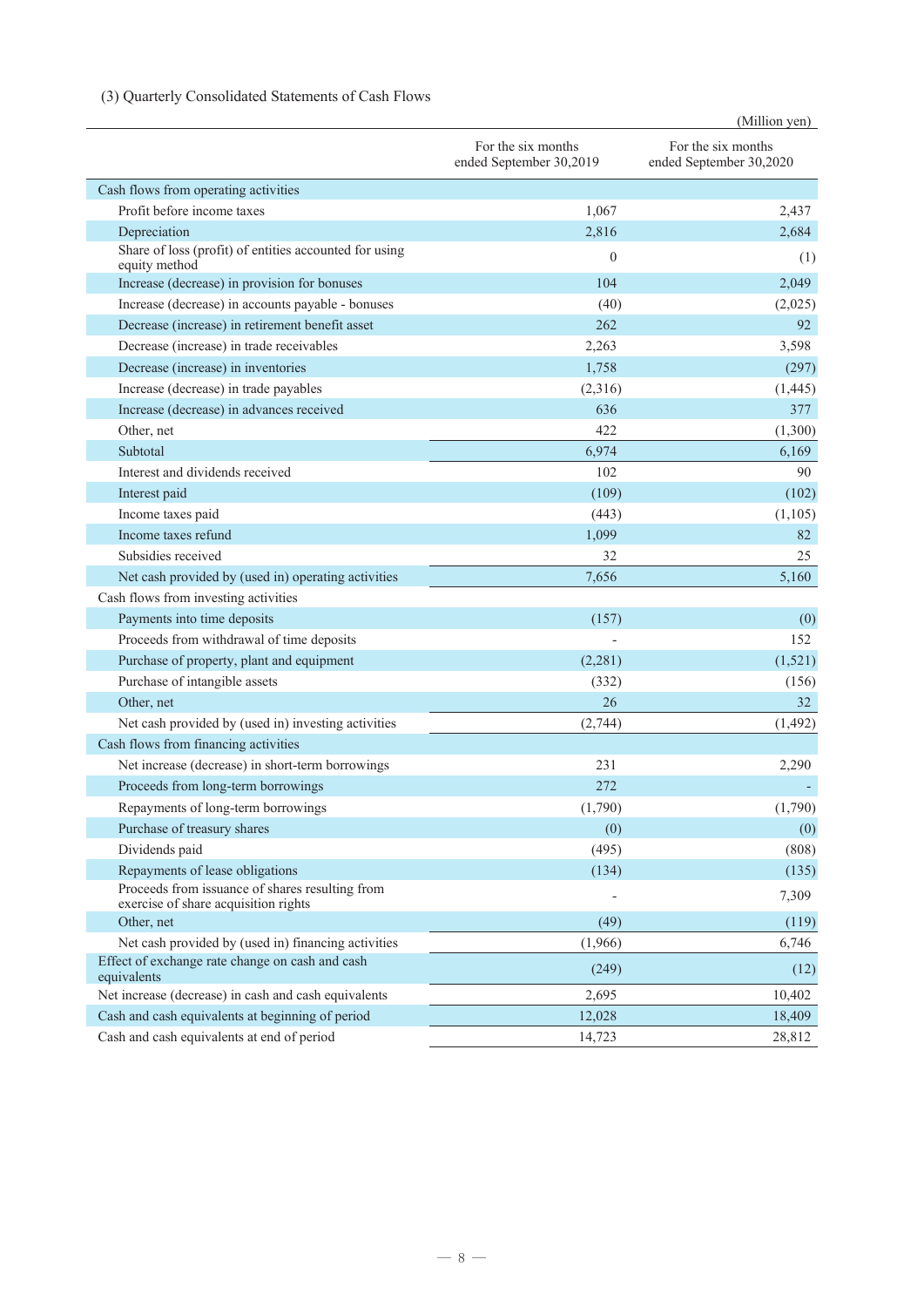(4) Notes to the consolidated financial statements

Notes regarding assumptions as a going concern

Not applicable

Notes regarding any major change in the amount of consolidated shareholders' equity

Not applicable

## Segment information, etc.

Segment information

Ⅰ The second quarter of the fiscal year ended March 31, 2020 (April 1, 2019 to September 30, 2019) Information on reporting-segment-wise sales, profit (loss)

| (Million yen)                   |                          |            |        |                      |                          |  |
|---------------------------------|--------------------------|------------|--------|----------------------|--------------------------|--|
|                                 | Reporting segment        |            |        | Amount               |                          |  |
|                                 | Automatic<br>Machineries | Components | Total  | Adjusted<br>(Note 1) | Consolidated<br>(Note 2) |  |
| Net sales                       |                          |            |        |                      |                          |  |
| Sales to external customers     | 6,626                    | 40,755     | 47,382 |                      | 47,382                   |  |
| Intersegment sales or transfers | —                        | 87         | 87     | (87)                 |                          |  |
| Total                           | 6,626                    | 40,843     | 47,469 | (87)                 | 47,382                   |  |
| Segment profit                  | 1,057                    | 2,084      | 3,142  | (2,011)              | 1,130                    |  |

Notes: 1. The amount of adjustment for segment profit of ¥(2,011) million includes ¥15 million for elimination of transactions among segments and ¥(2,026) million as the total company expenses that are not allocated to each reporting segment. The total company expenses mainly refers to expenses related to administration and long-term R&D expenses of CKD and costs related to CKD Global Service Corporation.

2. Segment profit has already been adjusted with operating profit shown in the consolidated statement of income.

Ⅱ The second quarter of the fiscal year ending March 31, 2021 (April 1, 2020 to September 30, 2020) Information on reporting-segment-wise sales, profit (loss)

| (Million yen)                   |                          |                   |                        |                      |          |
|---------------------------------|--------------------------|-------------------|------------------------|----------------------|----------|
|                                 |                          | Reporting segment | Amount<br>Consolidated |                      |          |
|                                 | Automatic<br>Machineries | Components        | Total                  | Adjusted<br>(Note 1) | (Note 2) |
| Net sales                       |                          |                   |                        |                      |          |
| Sales to external customers     | 7,633                    | 42,309            | 49,942                 |                      | 49,942   |
| Intersegment sales or transfers |                          | 40                | 40                     | (40)                 |          |
| Total                           | 7,633                    | 42,349            | 49,983                 | (40)                 | 49,942   |
| Segment profit                  | 856                      | 3,603             | 4,459                  | (2,053)              | 2,405    |

- Notes: 1. The amount of adjustment for segment profit of  $\frac{1}{2(0.053)}$  million includes  $\frac{1}{2}15$  million for elimination of transactions among segments and ¥(2,069) million as the total company expenses that are not allocated to each reporting segment. The total company expenses mainly refers to expenses related to administration and long-term R&D expenses of CKD and costs related to CKD Global Service Corporation.
	- 2. Segment profit has already been adjusted with operating profit shown in the consolidated statement of income.